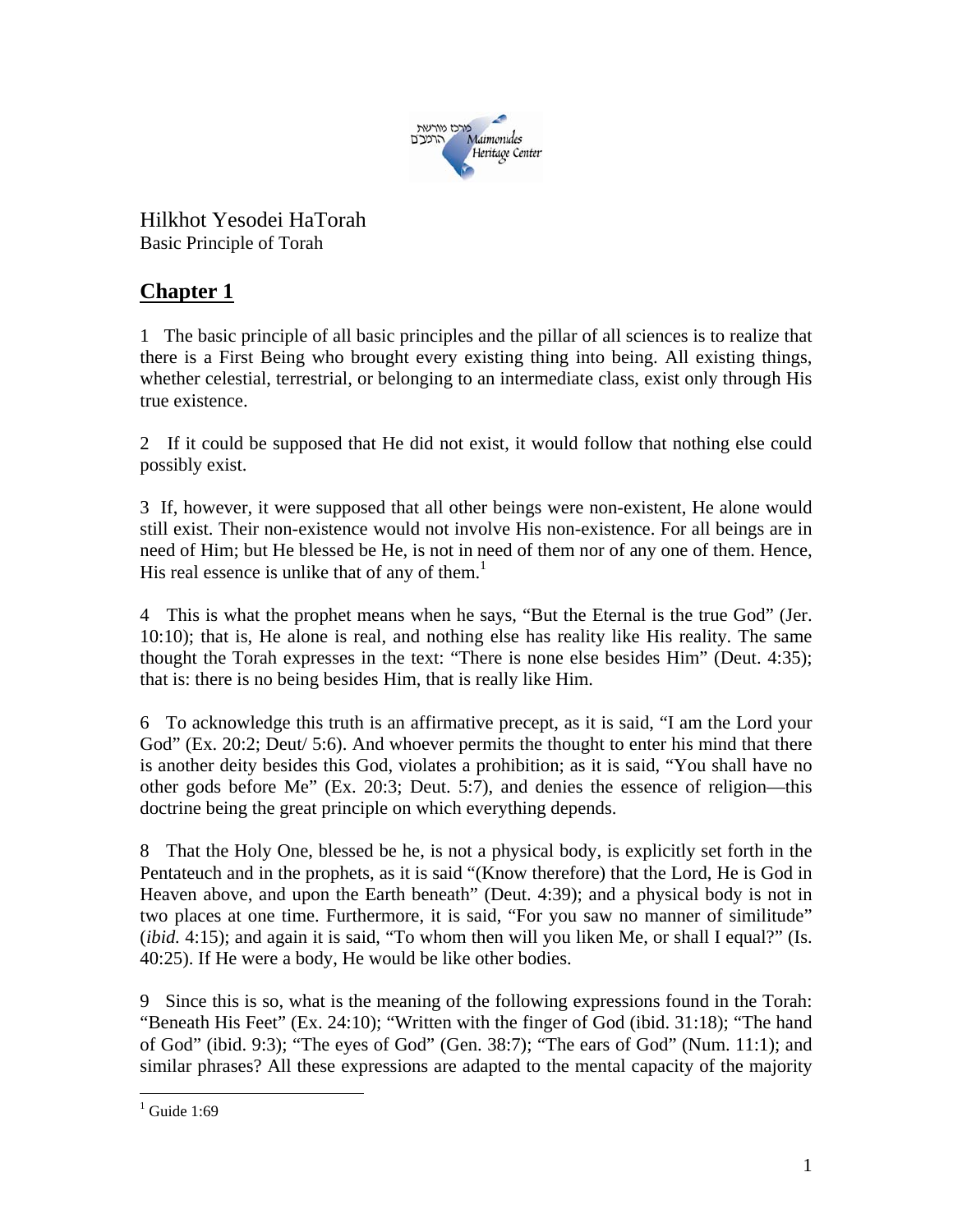of mankind who have a clear perception of physical bodies only. The Torah speaks in the language of men. All these phrases are metaphorical, like the sentence "If I whet my glittering sword" (Deut. 32:41). Has God then a sword and does He slay with a sword? The term is used allegorically and all these phrases are to be understood in a similar sense. That this view is correct is proved by the fact that one prophet says that he had a vision of the Holy One, blessed be He, "Whose garment was white as snow""" (Dan. 7:9), while another says that he saw Him "with dyed garments from Bozrah" (Is. 63:1). Moses our Teacher himself saw Him at the Red Sea as a mighty man waging war (Ex. 15:3) and on Sinai, as a congregational reader wrapped (in his *tallit*)—all indicating that in reality He has no form or figure. These only appeared in a prophetic vision. But God's essence as it really is, the human mind does not understand and is incapable of grasping or investigating. And this is expressed in the scriptural text "Can you, by searching, find out God? Can you find out the Almighty to perfection?" (Job 11:7).\*

12 This being so, the expressions in the Pentateuch and books of the prophets already mentioned, and others similar to these, are all of them metaphorical and rhetorical, as for example, "He that sits in the heavens shall laugh" (Ps. 2:4), "They have provoked Me to anger with their vanities" (Deut. 32:21), "As the Lord rejoiced" (*ibid*. 28:63), etc. To all these phrases, applies the saying "The Torah speaks in the language of men." So too, it is said "Do they provoke Me to anger?" (Jer. 7:19); and yet it is said "I am the Lord, I change not" (Mal. 3:6). If God were sometimes angry and sometimes rejoiced, He would be changing. All these states exist in physical beings that are of obscure and mean condition, dwelling in houses of clay, whose foundation is in the dust. Infinitely blessed and exalted above all this, is God, blessed be He.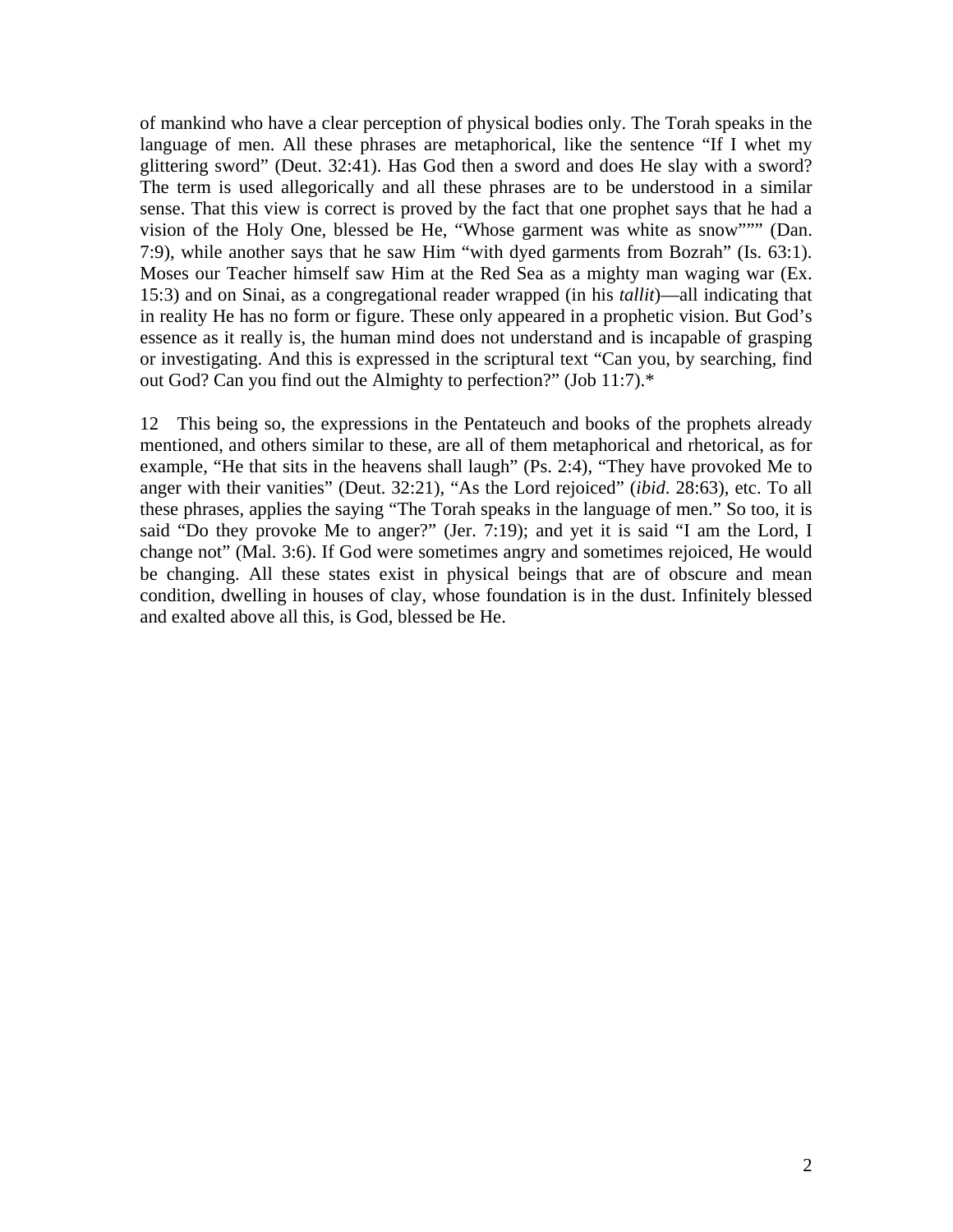## Hilkhot Yesodei HaTorah 2:1-2 & 9-12

1 This God, honored and revered, it is our duty to love and fear; as it is said "You shall love the Lord your God" (Deut. 6:5), and it is further said "You shall fear the Lord your God" *(ibid*. 6:13).

2 And what is the way that will lead to the love of Him and the fear of Him? When a person contemplates His great and wondrous works and creatures and from them obtains a glimpse of his wisdom which is incomparable and infinite, he will straightway love Him, praise Him, glorify Him, and long with an exceeding longing to know His great Name; even as David said, "My soul thirsts for God, for the living God" (Ps. 43:3). And when he ponders these matters, he will recoil frightened, and realize that he is a small creature, lowly and obscure, endowed with slight and slender intelligence, standing in the presence of Him who is perfect in knowledge. And so David said "When I consider Your heaven the work of Your fingers—what is man that You are mindful of him?" (Ps. 8:4-5). In harmony with these sentiments, I shall explain some large, general aspects of the works of the Sovereign of the Universe, that they may serve the intelligent individual as a door to the love of God, even as our sages have remarked in connection with the theme of the love of God, "Observe the Universe and hence, you will realize Him who spoke and world was."<sup>2</sup>

9 All beings, except the Creator, from the highest angelic form to the tiniest insect that is in the interior of the earth, exist by the power of God's essential existence. And as He has self-knowledge, and realizes His greatness, glory, and truth, He knows all, and nothing is hidden from Him.

10 The Holy One, blessed be He, realizes His true being, and knows it as it is, not with a knowledge external to Himself, as is our knowledge. For our knowledge and ourselves are separate. But as for the Creator, blessed be He, His knowledge and His life are One, in all aspects, from every point of view, and however we conceive Unity. If the Creator lived as other living creatures live, and His knowledge were external to Himself, there would be a plurality of deities, namely; He himself, His life, and His knowledge. This however, is not so. He is One in every aspect, from every angle, and in all ways in which Unity is conceived. Hence the conclusion that God is the One who knows, is known, and is the knowledge (of Himself)—all these being One. This is beyond the power of speech to express, beyond the capacity of the ear to hear, and of the human mind to apprehend clearly. Scripture, accordingly says "By the life of the Eternal." The phase employed is "As God lives"; because the Creator and His life are not dual, as is the case with the life of living bodies or of angels. Hence too, God does not apprehend creatures and know them because of them, as we know them, but He knows them because of Himself. Knowing Himself, He knows everything, for everything is attached to Him, in His Being.+

 $\overline{a}$ 

 $2^2$  Guide 1:26;33;46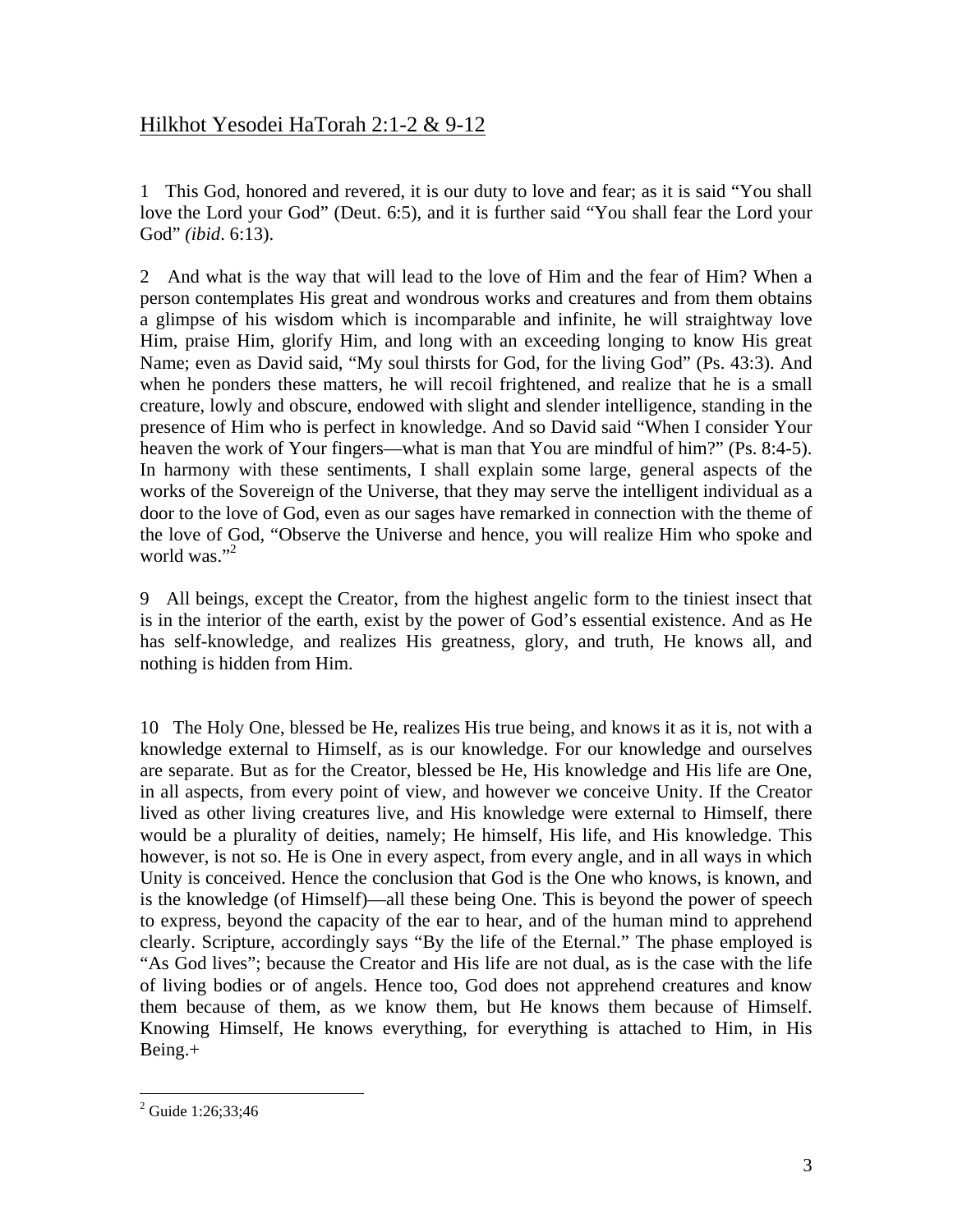11 What has been said on this topic in these two chapters is but a drop in the ocean, compared with what has to be elucidated on this subject. The exposition of all the principles alluded to in these two chapters forms the so-called *Maaseh Merkavah*— "Account of the Divine Chariot" (Ezek. L).

12 The ancient sages enjoined us to discuss these subjects privately, with only one individual, and then only if he be wise and capable of independent reasoning. In this case, the chapter headings are communicated to him, and he is instructed in a minute portion of the subject. It is left to him to develop the conclusions for himself and to penetrate to the depths of the subject. These topics are exceedingly profound; and not every intellect is able to grasp them. Solomon, in his wisdom, said, in regard to them, by way of parable: "The lambs will be for your clothing" (Prov. 27:26). Thus have the sages said, in the exposition of this parable, "matters that deal with the mystery of the universe shall be for your garment, that is, for you alone; do not expound them in public." So too, Solomon said concerning these topics "Let them be for you alone and not for strangers with you" (*ibid.* 5:17).

 And he further said concerning these subjects, "Honey and milk are under your tongue" (Song of Songs 4:11). This text the ancient sages have thus explained, "The things that are like milk and honey shall be under your tongue."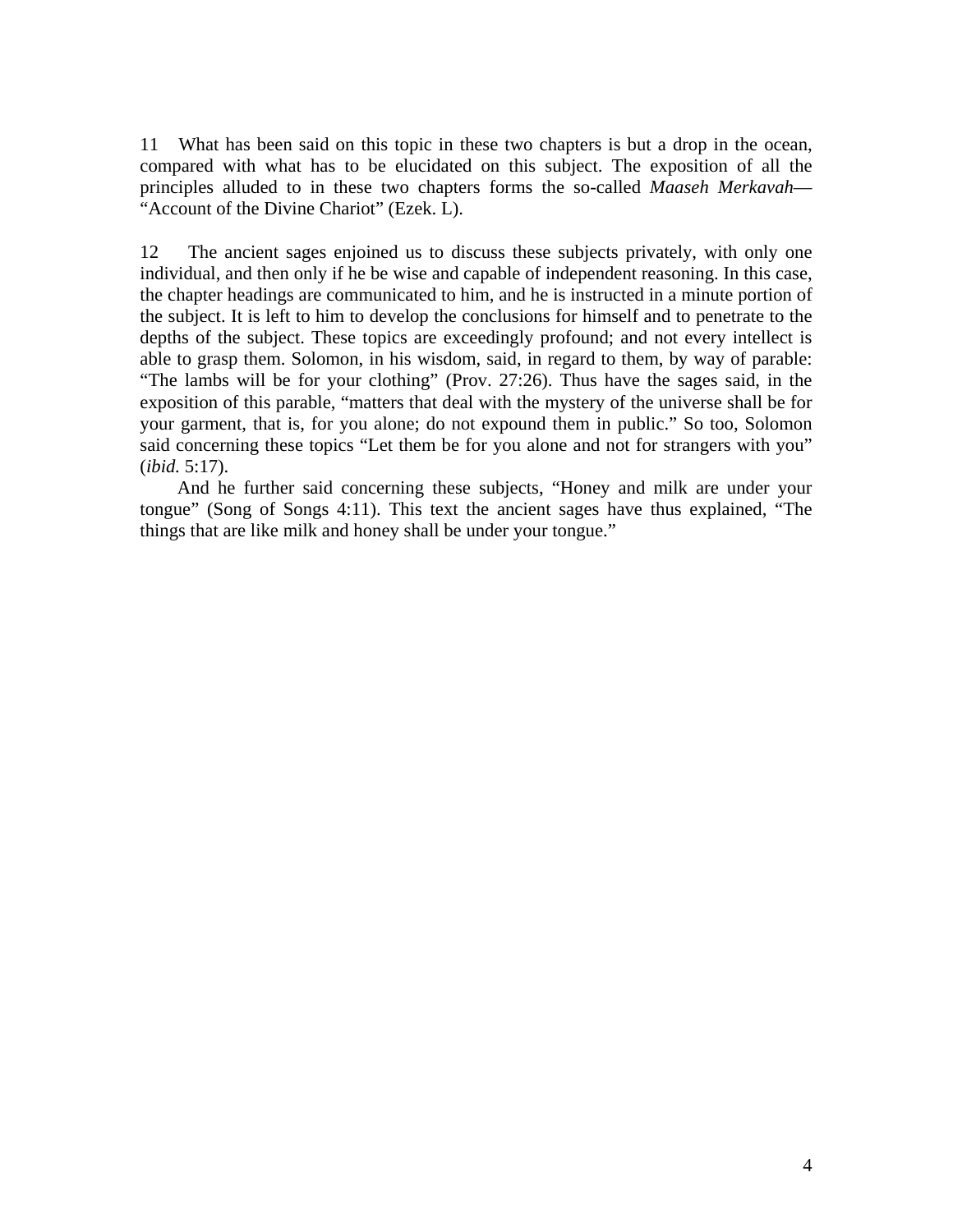## **Hikhot Yesodei HaTorah Chapter 4:10-13**

10 The matters just discussed are like a drop in a bucket, and are very deep, but are not as deep as those treated in the First and Second Chapters. The exposition of the topics dealt with in the third and Fourth Chapters, is termed *Maaseh Bereshit* (cosmogony).Our ancient sages enjoined us that these matters are not to be expounded in public, but should be communicated and taught to an individual privately.

11 What distinction is there between the *Maaseh Merkavah* (Ezek. 1) and the *Maaseh Bereshit?* The subject matter of *Maaseh Merkavah* is not expounded even to an individual unless he is wise and able to draw conclusions independently; and then, only the chapter headings are communicated to him. But the topics of the Maaseh Bereshit are taught to an individual; and even if he is unable to form independent conclusions we nevertheless teach him as much as he is capable of learning on these matters. Why is the subject not taught in public? Because not every one possesses the breadth of intellect requisite for obtaining an accurate grasp of the meaning and interpretation of all its contents.

12 When a man reflects on these things, studies all these created beings, from the angels and spheres down to human beings and so on, and realizes the Divine Wisdom manifested in them all, his love for God will increase, his soul will thirst, his very flesh will yearn to love God. He will be filled with fear and trembling, as he becomes conscious of his own lowly condition, poverty, and insignificance, and compares himself with any one of the pure forms that are incorporeal and have never had association with corporeal substance. He will then realize that he is a vessel full of shame, dishonor, and reproach, empty and deficient.

13 The topics connected with these five precepts, treated in the above four chapters, are what our wise men called *Pardes* (Paradise), as in the passage, "Four went into Pardes" (Hagigah 14).And although those four were great men of Israel and great sages, they did not all possess the capacity to know and grasp these subjects clearly. Therefore, I say that it is not proper to dally in Pardes till one has first filled oneself with bread and meat; by which I mean knowledge of what is permitted and what forbidden, and similar distinctions in other classes of precepts. Although these last subjects were called by the sages "a small thing" (when they say "A great thing, *Maaseh Merkavah*; a small thing, the discussion of Abbayye and Rava"), still they should have the precedence. For the knowledge of these things gives primarily composure to the mind. They are the precious boon bestowed by God, to promote social well-being on earth, and enable men to obtain bliss, in the life hereafter. Moreover, the knowledge of them is within the reach of all, young and old, men and women; those gifted with great intellectual capacity as well as those whose intelligence is limited.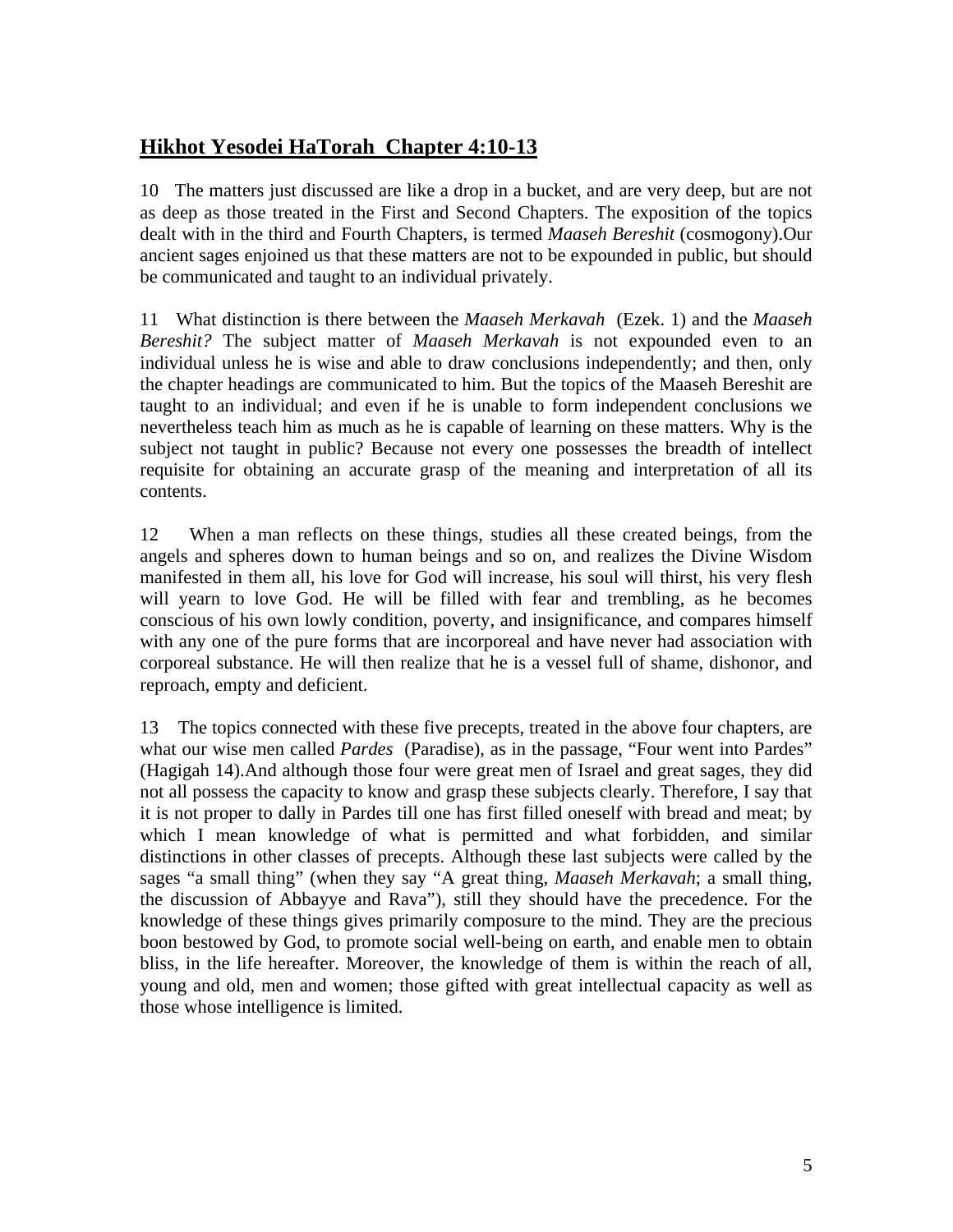## **Hilhkot Yesodei HaTorah Chapter 5:1-4 and 11**

1 All the members of the house of Israel are commanded to sanctify the great name of God, as it is said, "But I will be hallowed among the children of Israel" (Lev. 22:32). They are furthermore cautioned not to profane it, as it is said, "Neither shall you profane My holy name" (Lev. 22:32). How are these precepts to be applied? Should an idolater arise and coerce an Israelite to violate any one of the commandments mentioned in the Torah under the threat that otherwise he would put him to death, the Israelite is to commit the transgression rather than suffer death; for concerning the commandments it is said, "which, if a man do them, he shall live by them" (Lev. 18:5): "Live by them, and not die by them." And if he suffered death rather than commit a transgression, he himself is to blame for his death.

2 This rule applies to all the commandments, except the prohibitions of idolatry, inchastity and murder. With regard to these: if an Israelite should be told: "Transgress one of them or else you will be put to death," he should suffer death rather than transgress.. The above distinction only holds good if the idolater's motive is personal advantage; for example, if he forces an Israelite to build him a house or cook for him on the Sabbath, or forces a Jewess to cohabit with him, and so on; but if his purpose is to compel the Israelite to violate the ordinances of his religion, then if this took place privately and ten fellow-Israelites were not present, he should commit the transgression rather than suffer death. But if the attempt to coerce the Israelite to transgress was made in the presence of ten Israelites, he should suffer death and not transgress, even if it was only one of the remaining commandments that the idolater wished him to violate.

3 All the foregoing applies to a time free from religious persecution. But at a period when there is such persecution, such as when a wicked king arises, like Nebuchadnezzar and his confederates, and issues decrees against Israel, with the purpose of abolishing their religion or one of the precepts, then it is the Israelite's duty to suffer death and not violate any one, even of the remaining commandments, whether the coercion takes place in the presence of ten Israelites or in the presence of idolaters.

4 When one is enjoined to transgress rather than be slain, and suffers death rather than transgress he is to blame for his death. Where one is enjoined to die rather than transgress, and suffers death so as not to transgress, he sanctifies the name of God. If he does so in the presence of ten Israelites, he sanctifies the name of God publicly, like Daniel, Hananyah, Mishael, and Azaryah, Rabbi Akiva and his colleagues. These are the martyrs, whom none ranks higher. Concerning them it is said, "But for Your sake are we killed all the day long; we are accounted as sheep for the slaughter"(Ps. 44:23). And to them also, the text refers, "Gather my saints together to Me, those that have made a covenant with Me by sacrifice" (Ps. 50:5).Where one is enjoined to suffer death rather than transgress, and commits a transgression and so escapes death, he has profaned the name of God. If the transgression and so escapes death, he has profaned the name of God. If the transgression was committed in the presence of ten Israelites, he has profaned the name of God in public, failed to observe an affirmative precept-to sanctify the name of God—and violated a negative precept—not to profane His Name. Still, as the